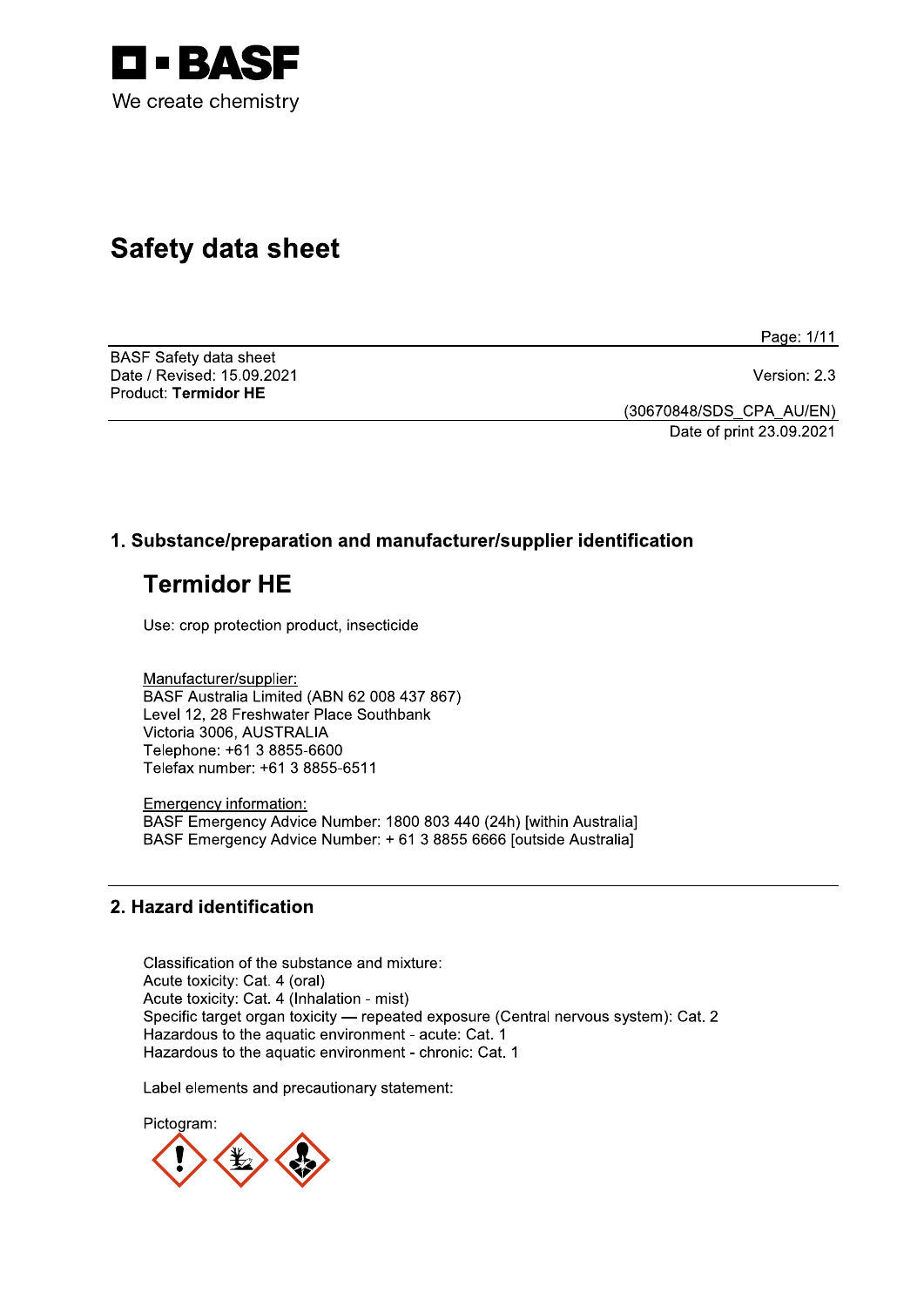Page: 2/11

BASF Safety data sheet<br>Date / Revised: 15.09.2021 Product: Termidor HE

# Version: 2.3

(30670848/SDS\_CPA\_AU/EN)

Date of print 23.09.2021

| Signal Word:<br>Warning                                                                                                                                                                                                                                                                                      |                                                                                                                                                                                                            |  |
|--------------------------------------------------------------------------------------------------------------------------------------------------------------------------------------------------------------------------------------------------------------------------------------------------------------|------------------------------------------------------------------------------------------------------------------------------------------------------------------------------------------------------------|--|
| <b>Hazard Statement:</b>                                                                                                                                                                                                                                                                                     | Harmful if inhaled.                                                                                                                                                                                        |  |
| H332                                                                                                                                                                                                                                                                                                         | Harmful if swallowed.                                                                                                                                                                                      |  |
| H302                                                                                                                                                                                                                                                                                                         | May cause damage to organs (Central nervous system) through                                                                                                                                                |  |
| H373                                                                                                                                                                                                                                                                                                         | prolonged or repeated exposure.                                                                                                                                                                            |  |
| H400                                                                                                                                                                                                                                                                                                         | Very toxic to aquatic life.                                                                                                                                                                                |  |
| H410                                                                                                                                                                                                                                                                                                         | Very toxic to aquatic life with long lasting effects.                                                                                                                                                      |  |
| <b>Precautionary Statement:</b><br>P <sub>101</sub><br>P <sub>102</sub><br>P <sub>103</sub>                                                                                                                                                                                                                  | If medical advice is needed, have product container or label at hand.<br>Keep out of reach of children.<br>Read carefully and follow all instructions.                                                     |  |
| Precautionary Statements (Prevention):<br>P271<br>P <sub>260</sub><br>P270<br>P264                                                                                                                                                                                                                           | Use only outdoors or in a well-ventilated area.<br>Do not breathe dust/gas/mist/vapours.<br>Do not eat, drink or smoke when using this product.<br>Wash contaminated body parts thoroughly after handling. |  |
| Precautionary Statements (Response):                                                                                                                                                                                                                                                                         | Call a POISON CENTER or physician.                                                                                                                                                                         |  |
| P311                                                                                                                                                                                                                                                                                                         | IF INHALED: Remove person to fresh air and keep comfortable for                                                                                                                                            |  |
| P304 + P340                                                                                                                                                                                                                                                                                                  | breathing.                                                                                                                                                                                                 |  |
| P301 + P330                                                                                                                                                                                                                                                                                                  | IF SWALLOWED: rinse mouth.                                                                                                                                                                                 |  |
| P391                                                                                                                                                                                                                                                                                                         | Collect spillage.                                                                                                                                                                                          |  |
| Precautionary Statements (Disposal):                                                                                                                                                                                                                                                                         | Dispose of contents and container to hazardous or special waste                                                                                                                                            |  |
| P <sub>501</sub>                                                                                                                                                                                                                                                                                             | collection point.                                                                                                                                                                                          |  |
| Other hazards which do not result in classification:<br>See section 12 - Results of PBT and vPvB assessment.<br>If applicable information is provided in this section on other hazards which do not result in<br>classification but which may contribute to the overall hazards of the substance or mixture. |                                                                                                                                                                                                            |  |

May produce an allergic reaction. Contains: MIXTURE OF: 5-CHLORO-2-METHYL-4-ISOTHIAZOLIN-3-ONE AND 2-METHYL-2H-ISOTHIAZOL-3-ONE (3:1)

# 3. Composition/information on ingredients

# **Chemical nature**

insecticide, suspension concentrate (SC)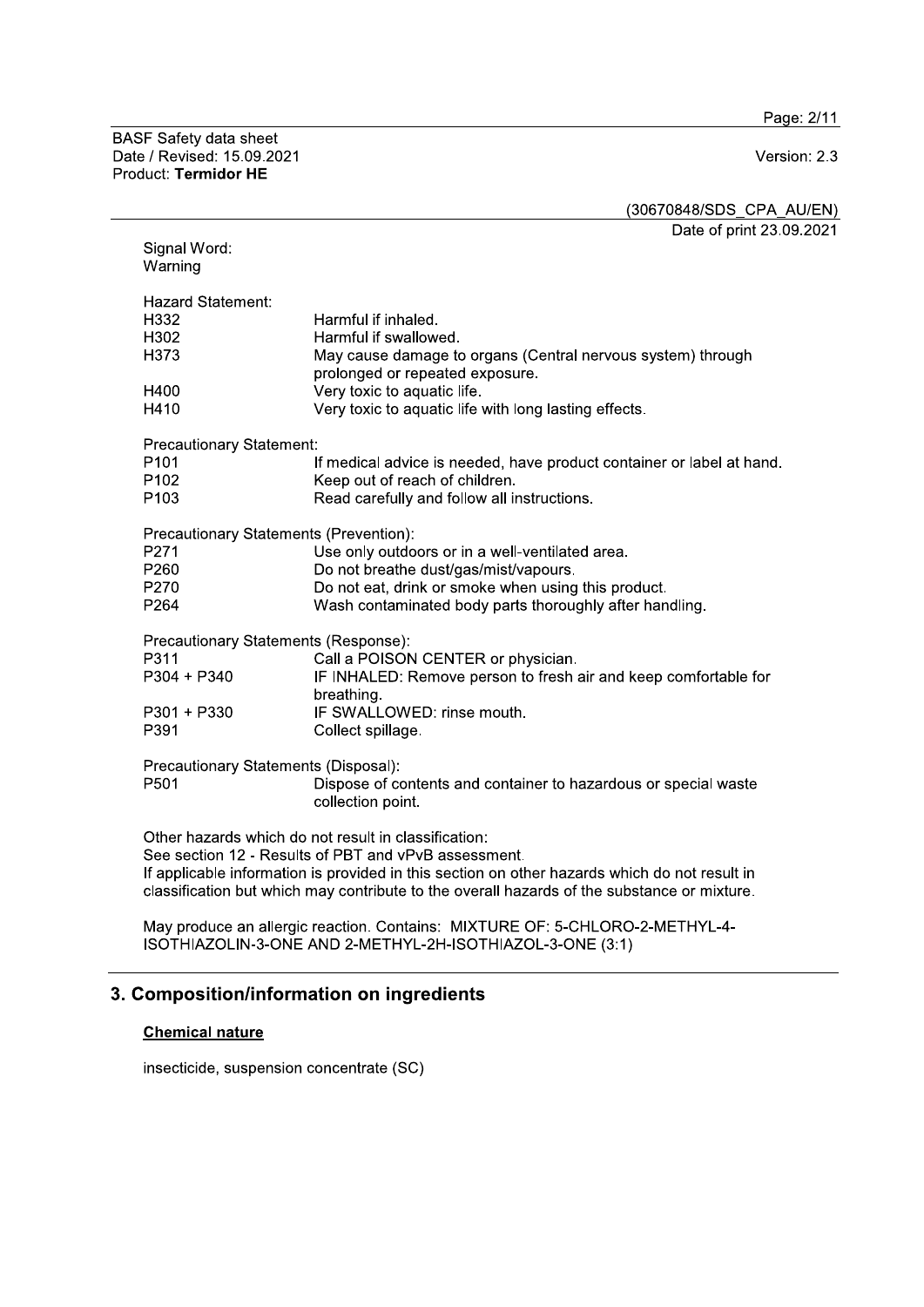Page: 3/11

**BASF Safety data sheet** Date / Revised: 15.09.2021 Product: Termidor HE

Version: 2.3

(30670848/SDS CPA AU/EN) Date of print 23.09.2021

Hazardous ingredients

Fipronil

Content (W/W): 8.7 % CAS Number: 120068-37-3 Acute Tox.: Cat. 2 (Inhalation - dust) Acute Tox.: Cat. 3 (oral) Acute Tox.: Cat. 3 (dermal) Aquatic Chronic: Cat. 1 STOT RE (Central nervous system): Cat. 1 Aquatic Acute: Cat. 1 M-factor acute: 1000 M-factor chronic: 10000

#### **4. First-Aid Measures**

General advice: Remove contaminated clothing.

If inhaled: Keep patient calm, remove to fresh air, seek medical attention.

On skin contact: Wash thoroughly with soap and water

On contact with eves: Wash affected eyes for at least 15 minutes under running water with eyelids held open.

On ingestion: Immediately rinse mouth and then drink 200-300 ml of water, seek medical attention.

Note to physician:

Symptoms: Information, i.e. additional information on symptoms and effects may be included in the GHS labeling phrases available in Section 2 and in the Toxicological assessments available in Section 11. (Further) symptoms and / or effects are not known so far Treatment: Treat according to symptoms (decontamination, vital functions), no known specific antidote.

### 5. Fire-Fighting Measures

Suitable extinguishing media: water spray, dry powder, foam, carbon dioxide

Specific hazards: carbon monoxide, carbon dioxide, nitrogen oxides The substances/groups of substances mentioned can be released in case of fire.

Special protective equipment: Wear self-contained breathing apparatus and chemical-protective clothing.

Further information:

Keep containers cool by spraying with water if exposed to fire. In case of fire and/or explosion do not breathe fumes. Collect contaminated extinguishing water separately, do not allow to reach sewage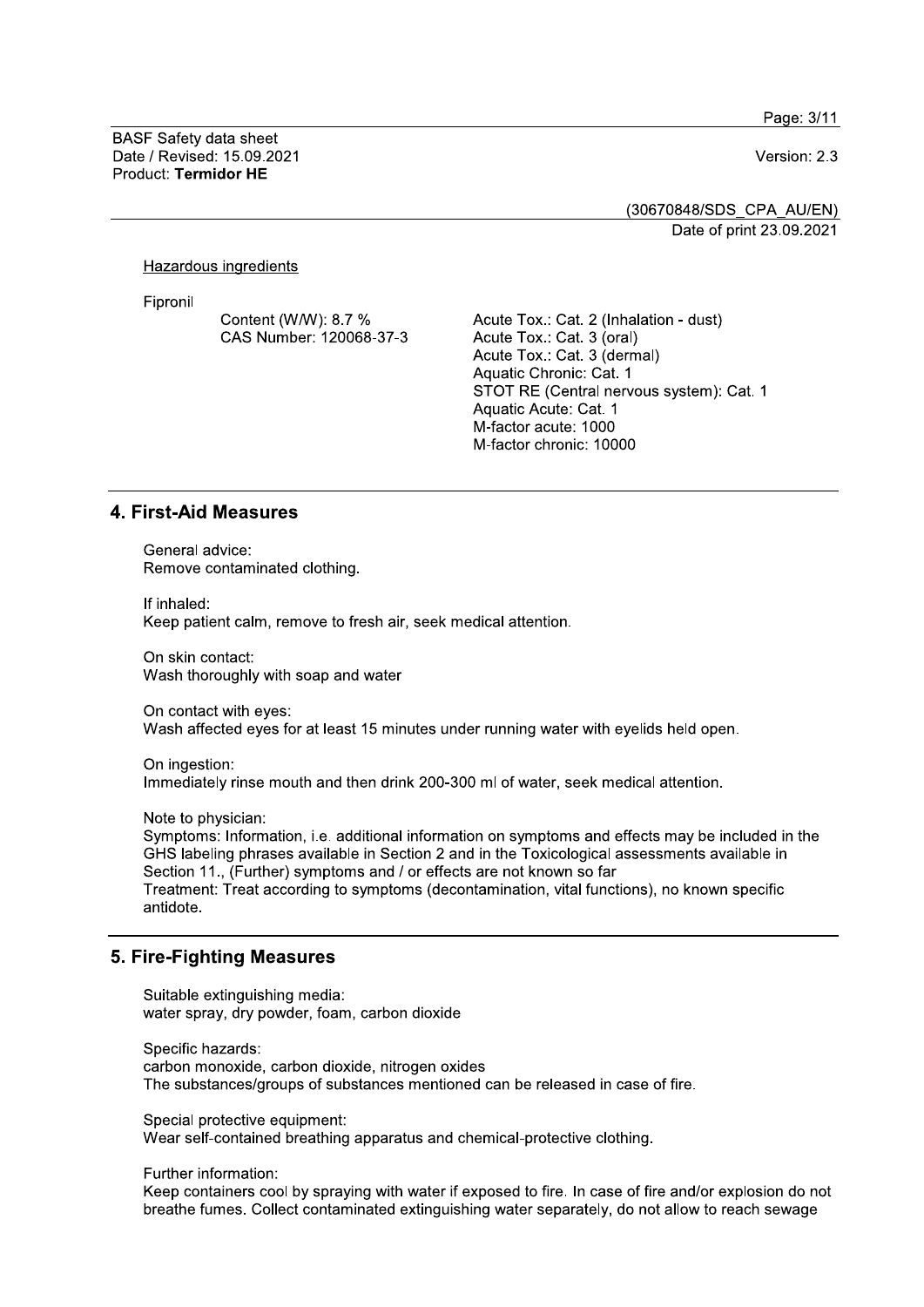Page: 4/11

**BASF Safety data sheet** Date / Revised: 15.09.2021 Product: Termidor HE

Version: 2.3

(30670848/SDS CPA AU/EN)

Date of print 23.09.2021

or effluent systems. Dispose of fire debris and contaminated extinguishing water in accordance with official regulations.

# 6. Accidental Release Measures

Personal precautions:

Do not breathe vapour/spray. Use personal protective clothing. Avoid contact with the skin, eyes and clothing.

Environmental precautions: Do not discharge into the subsoil/soil. Do not discharge into drains/surface waters/groundwater.

Methods for cleaning up or taking up:

For small amounts: Pick up with suitable absorbent material (e.g. sand, sawdust, general-purpose binder, kieselguhr).

For large amounts: Dike spillage. Pump off product.

Dispose of absorbed material in accordance with regulations. Collect waste in suitable containers. which can be labeled and sealed. Clean contaminated floors and objects thoroughly with water and detergents, observing environmental regulations. Wear suitable protective equipment.

# 7. Handling and Storage

#### Handling

No special measures necessary if stored and handled correctly. Ensure thorough ventilation of stores and work areas. When using do not eat, drink or smoke. Hands and/or face should be washed before breaks and at the end of the shift.

Protection against fire and explosion:

No special precautions necessary. The substance/product is non-combustible. Product is not explosive.

#### Storage

Segregate from foods and animal feeds. Further information on storage conditions: Keep away from heat. Protect from direct sunlight.

# 8. Exposure controls and personal protection

Components with occupational exposure limits

No occupational exposure limits known.

Personal protective equipment

Respiratory protection: Breathing protection if breathable aerosols/dust are formed.

Hand protection: PVC coated cotton gloves (e.g. EN 388, 374)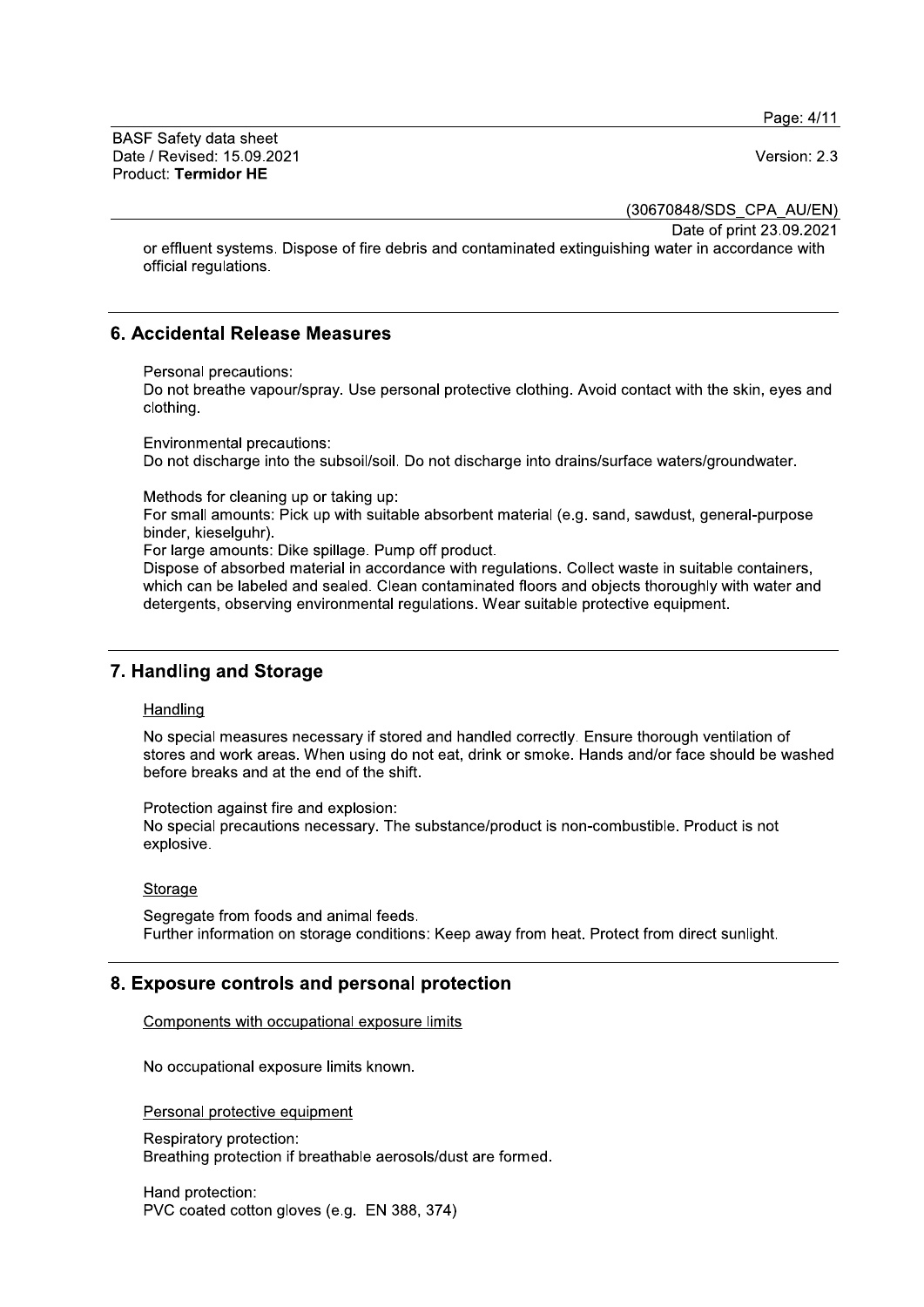Page: 5/11

**BASF Safety data sheet** Date / Revised: 15.09.2021 Product: Termidor HE

Version: 2.3

(30670848/SDS\_CPA\_AU/EN)

Date of print 23.09.2021

nitrile coated cotton gloves (e.g. EN 388, 374)

Eye protection: Eye protection not required.

Body protection: Standard work clothes and shoes.

General safety and hygiene measures:

Avoid contact with the skin, eyes and clothing. In order to prevent contamination while handling, closed working clothes and working gloves should be used. Wash contaminated clothing before reuse. Gloves must be inspected regularly and prior to each use. Replace if necessary (e.g. pinhole leaks). Before eating, drinking, or smoking, wash face and hands with soap and water.

# 9. Physical and Chemical Properties

| Form:<br>Colour:<br>Odour:<br>Odour threshold:      | suspension<br>off-white<br>faint odour, fruity<br>Not determined since harmful by inhalation.                                                                                                                         |  |
|-----------------------------------------------------|-----------------------------------------------------------------------------------------------------------------------------------------------------------------------------------------------------------------------|--|
| pH value:                                           | approx. 4.5 - 6.5<br>(20 °C)                                                                                                                                                                                          |  |
| Melting point:                                      | approx. 0 °C<br>Information applies to the solvent.<br>approx. 100 °C<br>Information applies to the solvent.                                                                                                          |  |
| Boiling point:                                      |                                                                                                                                                                                                                       |  |
| Flash point:                                        |                                                                                                                                                                                                                       |  |
|                                                     | No flash point - Measurement made<br>up to the boiling point.                                                                                                                                                         |  |
| Evaporation rate:                                   | not applicable                                                                                                                                                                                                        |  |
| Flammability (solid/gas):<br>Lower explosion limit: | not applicable                                                                                                                                                                                                        |  |
|                                                     | As a result of our experience with this<br>product and our knowledge of its<br>composition we do not expect any<br>hazard as long as the product is used<br>appropriately and in accordance with<br>the intended use. |  |
| Upper explosion limit:                              | As a result of our experience with this<br>product and our knowledge of its<br>composition we do not expect any<br>hazard as long as the product is used<br>appropriately and in accordance with<br>the intended use. |  |
| Ignition temperature:                               | 435 °C                                                                                                                                                                                                                |  |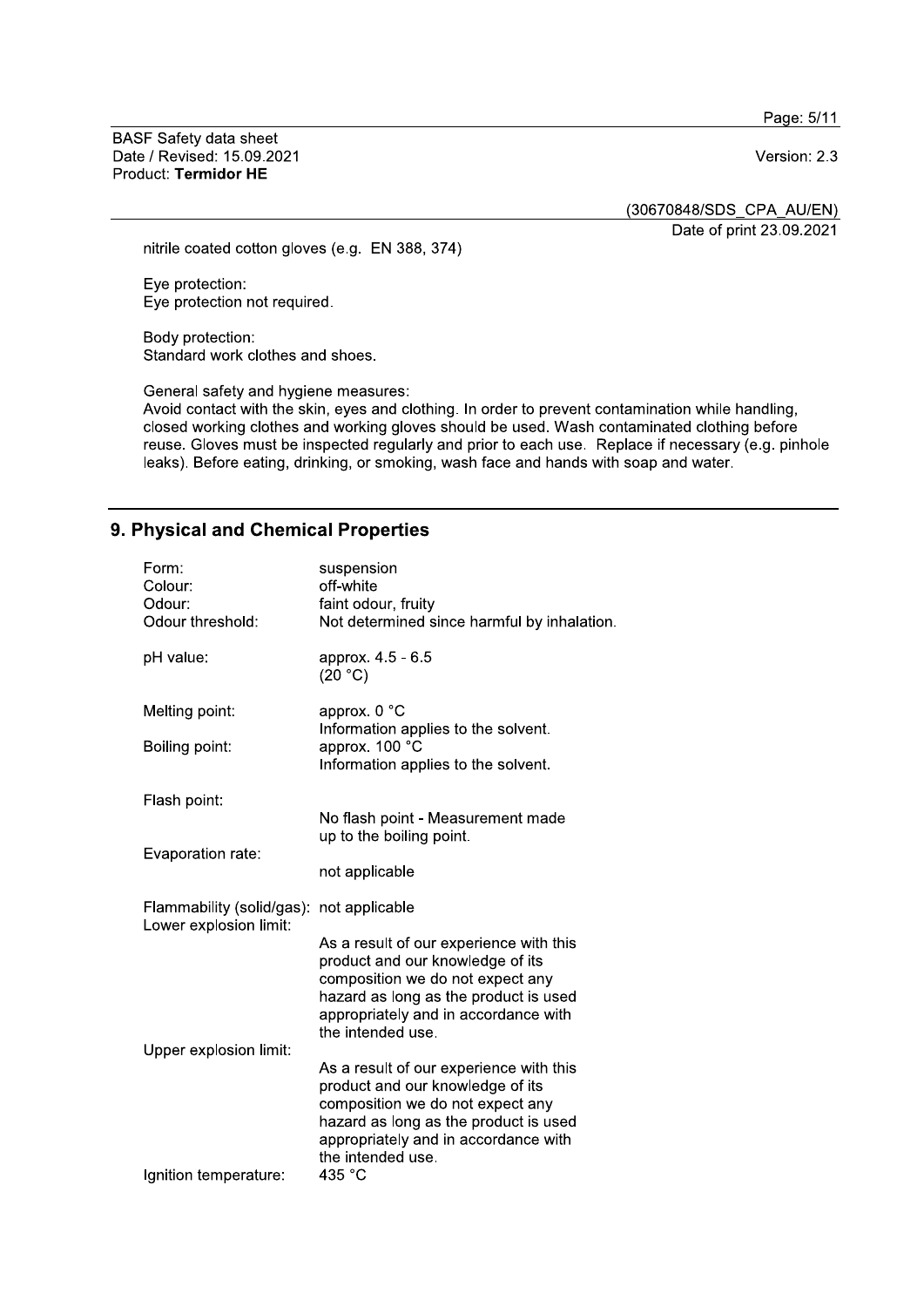Page: 6/11

**BASF Safety data sheet** Date / Revised: 15.09.2021 Product: Termidor HE

Version: 2.3

(30670848/SDS CPA AU/EN) Date of print 23.09.2021 Thermal decomposition: 190 °C, 720 kJ/kg (DSC (OECD 113)) (onset temperature) Not a substance liable to self-decomposition according to UN transport regulations, class 4.1. SADT:  $> 75 °C$ Heat accumulation / Dewar 500 ml (SADT, UN-Test H.4, 28.4.4) not explosive Explosion hazard: Fire promoting properties: not fire-propagating approx. 23.4 hPa Vapour pressure:  $(20 °C)$ Information applies to the solvent. Density: approx. 1.1 g/cm3  $(20 °C)$ approx. 1.09 g/cm3  $(50 °C)$ Relative vapour density (air): not applicable Solubility in water: dispersible Partitioning coefficient n-octanol/water (log Pow): not applicable Viscosity, dynamic: approx. 241 mPa.s  $(20 °C, 100 1/s)$ 

Other Information: If necessary, information on other physical and chemical parameters is indicated in this section.

# 10. Stability and Reactivity

Conditions to avoid: See SDS section 7 - Handling and storage.

Thermal decomposition: 190 °C, 720 kJ/kg (DSC (OECD 113)) (onset temperature) Not a substance liable to selfdecomposition according to UN transport regulations, class  $4.1.$ 

Substances to avoid: strong acids, strong bases, strong oxidizing agents

Hazardous reactions: No hazardous reactions if stored and handled as prescribed/indicated.

Hazardous decomposition products: No hazardous decomposition products if stored and handled as prescribed/indicated.

# 11. Toxicological Information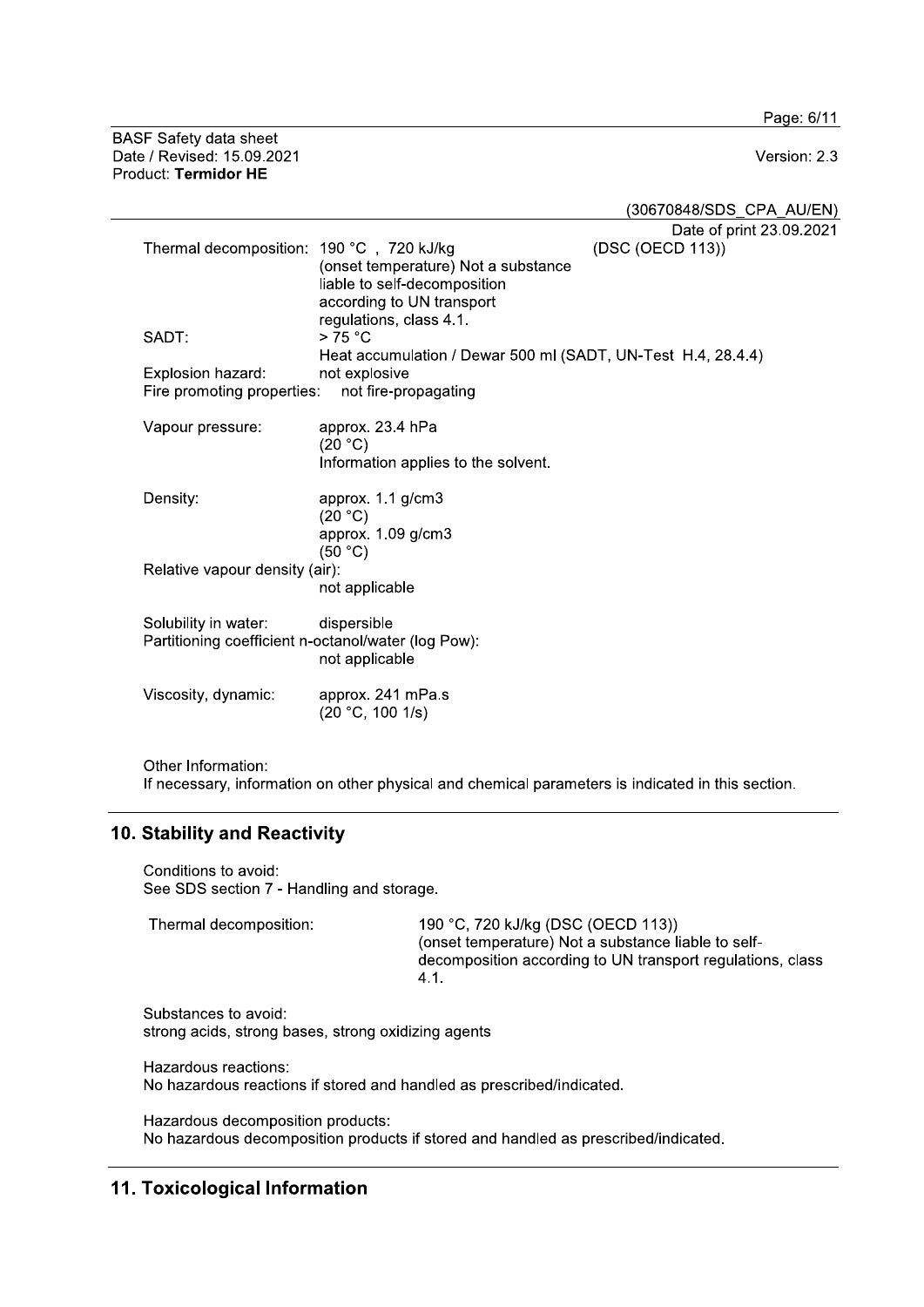Page: 7/11

**BASF Safety data sheet** Date / Revised: 15.09.2021 Product: Termidor HE

Version: 2.3

(30670848/SDS CPA AU/EN)

Date of print 23.09.2021

#### **Acute toxicity**

Assessment of acute toxicity:

Of moderate toxicity after single ingestion. Of moderate toxicity after short-term inhalation. Virtually nontoxic after a single skin contact. The product has not been tested. The statement has been derived from substances/products of a similar structure or composition.

Experimental/calculated data: LD50 rat (oral): > 500 - < 2,000 mg/kg

LC50 rat (by inhalation):  $> 2.73$  mg/l 4 h An aerosol with respirable particles was tested.

LD50 rat (dermal):  $> 2,000$  mg/kg No mortality was observed.

#### **Irritation**

Assessment of irritating effects:

Not irritating to the skin. Not irritating to the eves. The product has not been tested. The statement has been derived from substances/products of a similar structure or composition.

Experimental/calculated data: Skin corrosion/irritation rabbit:

Serious eye damage/irritation rabbit:

#### **Respiratory/Skin sensitization**

Assessment of sensitization: The product has not been tested. The statement has been derived from substances/products of a similar structure or composition. There is no evidence of a skin-sensitizing potential.

Experimental/calculated data: Mouse Local Lymph Node Assay (LLNA) mouse:

### **Germ cell mutagenicity**

Assessment of mutagenicity:

The product has not been tested. The statement has been derived from the properties of the individual components. Mutagenicity tests revealed no genotoxic potential.

### Carcinogenicity

Assessment of carcinogenicity:

The product has not been tested. The statement has been derived from the properties of the individual components.

Information on: Fipronil

Assessment of carcinogenicity:

In long-term studies in rats the substance induced thyroid tumors. The effect is caused by an animal specific mechanism that has no human counter part. In long-term studies in mice in which the substance was given by feed, a carcinogenic effect was not observed.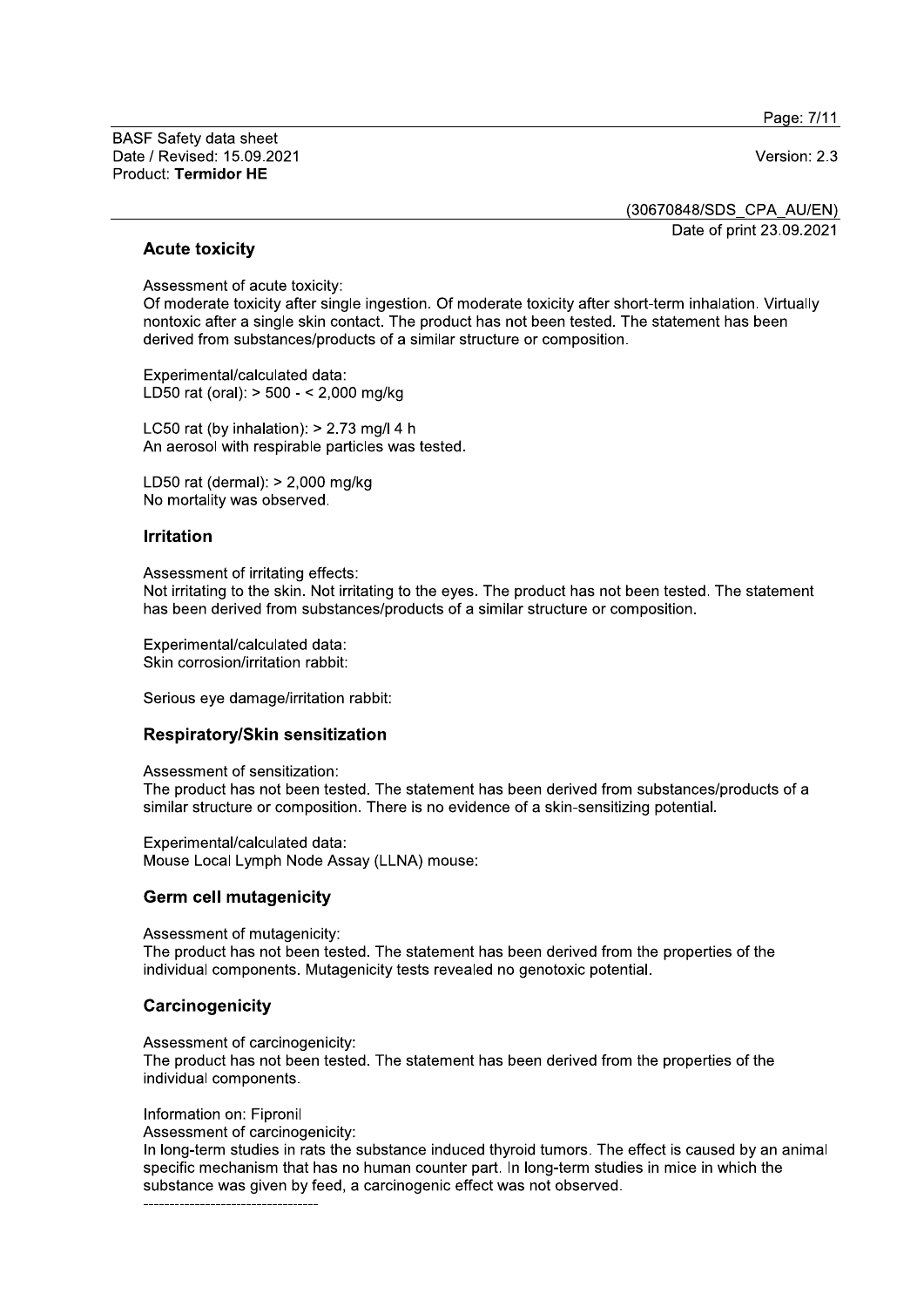Page: 8/11

BASF Sarety data sheet Date / Revised: 15.09.2021 **Date / Revised: 15.09.2021** Product: Termidor HE BASF Safety data sheet<br>Date / Revised: 15.09.2021<br>Product: Termidor HE<br>**Reproductive toxicity**<br>Assessment of reproduction to<br>The product has not been test

<u>(30670848/SDS\_CPA\_AU/EN)</u> Date of print 23.09.2021

#### $\mathbb{R}^2$ Reproductive toxicity

i. Assessment of reproduction toxicity:<br>———————————————————— The product has not been tested. The statement has been derived from the properties of the individual components. The results of animal studies gave no indication of a fertility impairing effect. Reproductive toxicity<br>
Assessment of reproduction toxicit<br>
The product has not been tested. To<br>
individual components. The results<br>
Developmental toxicity<br>
Assessment of teratogenicity:<br>
The product has not been tested. To

### **Developmental toxicity**

 $\mathbb{R}^2$ Assessment of teratogenicity:<br>—

The product has not been tested. The statement has been derived from the properties of the individual components. Animal studies gave no indication of a developmental toxic effect at doses that were not toxic to the parental animals.

#### $\mathbb{R}^2$ Specific target organ toxicity (single exposure):

i. Assessment of STOT single: Based on the available information there is no specific target organ toxicity to be expected after a single exposure.

 $\mathbb{Z}^{\mathbb{Z}}$ Remarks: The product has not been tested. The statement has been derived from the properties of the individual components.

#### $\mathbb{Z}^2$ Repeated dose toxicity and Specific target organ toxicity (repeated exposure)

 $\mathbb{R}^2$ Assessment of repeated dose toxicity:<br>————————————————————

The product has not been tested. The statement has been derived from the properties of the individual components.

 $\mathbf{L}$  $\blacksquare$  Information on:  $\blacksquare$ Assessment of repeated dose toxicity: Causes mortality and signs of neurotoxicity through prolonged or repeated exposure.

 $\mathbb{R}^2$ Information on: mixture of: 5-chloro-2-methyl-2H-isothiazol-3-one and 2-methyl-2H-isothiazol-3-one  $(3:1)$ 

Assessment of repeated dose toxicity:

After repeated exposure the prominent effect is local irritation. Based on available data, the classification criteria are not met.

TTTTTTTTTTTTTTTTTTTTTTTTTTTTTTTTTT

#### $\mathbb{R}^2$ Aspiration nazard

il. No aspiration nazard expected.<br>————————————————————

The product has not been tested. The statement has been derived from the properties of the individual components. **Aspiration hazard<br>Alo aspiration hazard expected.**<br>The product has not been tested. The statement has been<br>individual components.<br>**Other relevant toxicity information**<br>Misuse can be harmful to health.<br>**Ecological Informat** No aspiration hazard expected.<br>
The product has not been tested. The statemer<br>
individual components.<br> **Other relevant toxicity information**<br>
Misuse can be harmful to health.<br> **12. Ecological Information** 

 $\mathbb{R}^2$ Misuse can be narmful to health.

 $\overline{\phantom{a}}$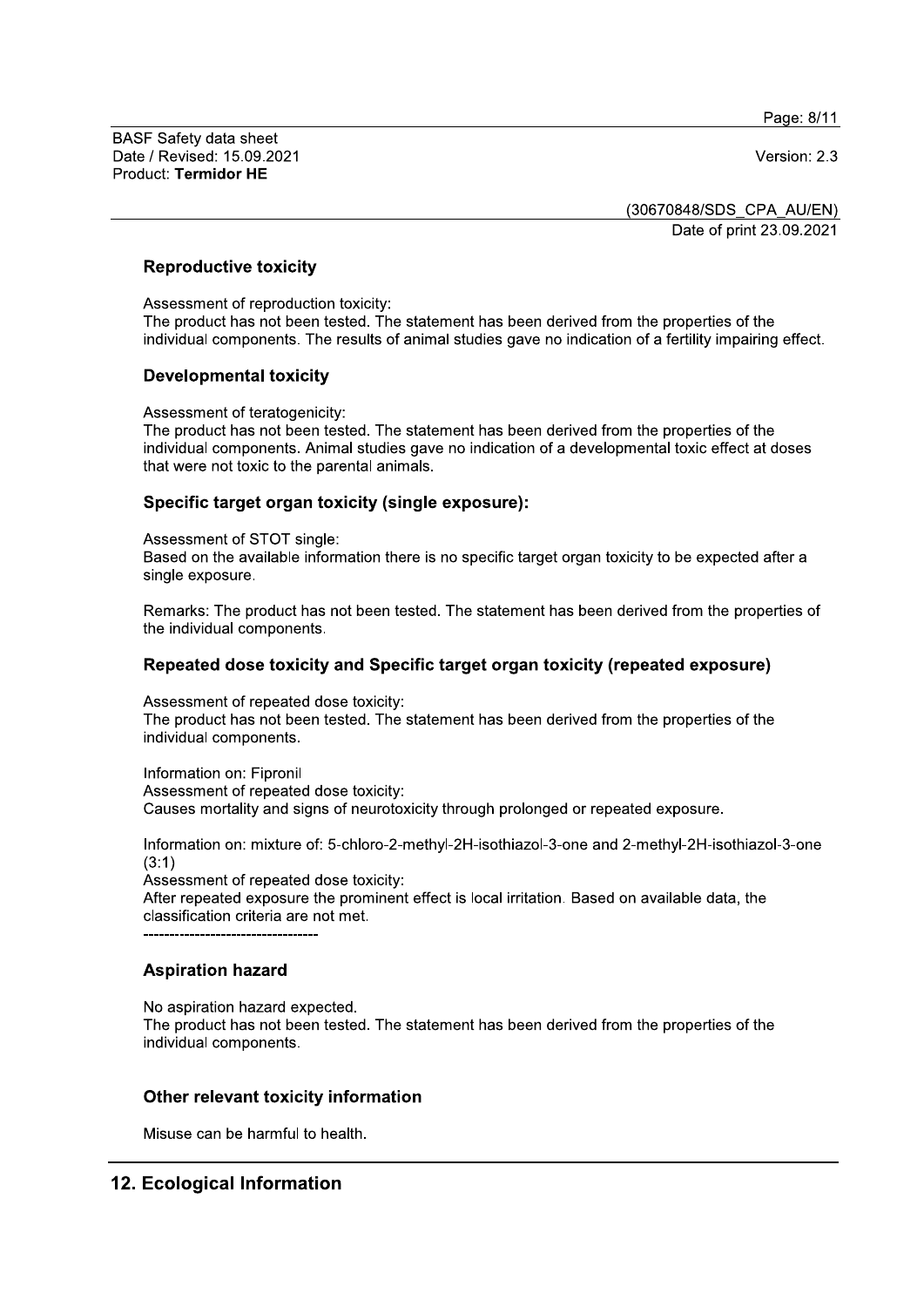Page: 9/11

**BASF Safety data sheet** Date / Revised: 15.09.2021 Product: Termidor HE

Version: 2.3

(30670848/SDS CPA AU/EN)

Date of print 23.09.2021

### **Ecotoxicity**

Assessment of aquatic toxicity: Very toxic to aquatic life with long lasting effects. The product has not been tested. The statement has been derived from the properties of the individual components.

Information on: Fipronil Toxicity to fish: LC50 (96 h) 0.0852 mg/l, Lepomis macrochirus (OPP 72-1 (EPA-Guideline), Flow through.)

Information on: Fipronil Aquatic invertebrates: EC50 (48 h) 0.00024 mg/l, Chironomus riparius (OECD 235, static) ----------------------------------

Information on: Fipronil Aquatic plants: EC50 (96 h) 0.068 mg/l (growth rate), Scenedesmus subspicatus (OECD Guideline 201, static)

No observed effect concentration (96 h) 0.040 mg/l (growth rate), Scenedesmus subspicatus (OECD Guideline 201, static)

### **Mobility**

Assessment transport between environmental compartments: The product has not been tested. The statement has been derived from the properties of the individual components.

Information on: Fipronil Assessment transport between environmental compartments: Following exposure to soil, adsorption to solid soil particles is probable, therefore contamination of groundwater is not expected.

### **Persistence and degradability**

Assessment biodegradation and elimination (H2O): The product has not been tested. The statement has been derived from the properties of the individual components.

Information on: Fipronil Assessment biodegradation and elimination (H2O): Not readily biodegradable (by OECD criteria).

### **Bioaccumulation potential**

Assessment bioaccumulation potential: The product has not been tested. The statement has been derived from the properties of the individual components.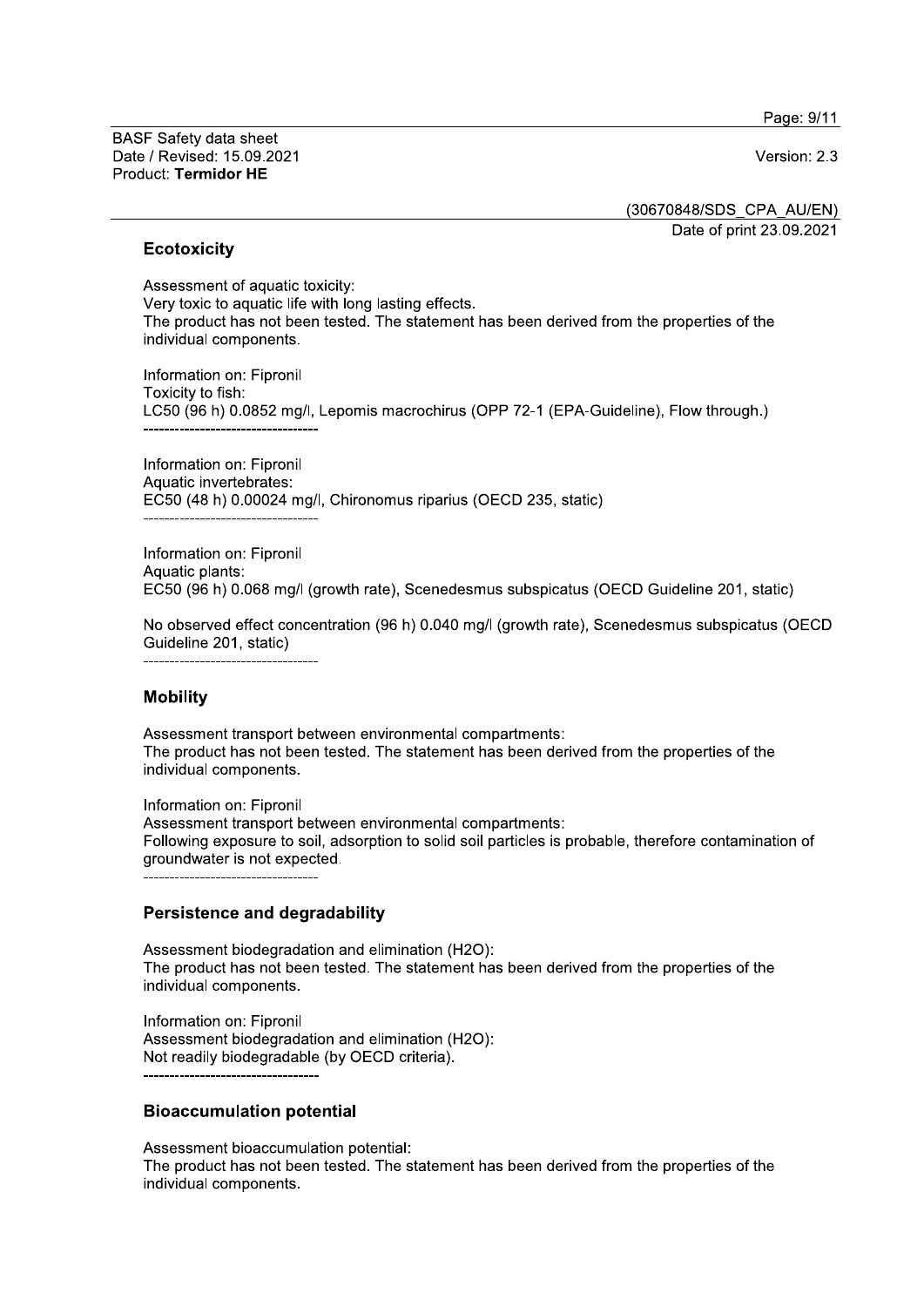Page: 10/11

**BASF Safety data sheet** Date / Revised: 15.09.2021 Product: Termidor HE

Version: 2.3

(30670848/SDS\_CPA\_AU/EN)

Date of print 23.09.2021

Information on: Fipronil Bioaccumulation potential: Bioconcentration factor: 321, Lepomis macrochirus Accumulation in organisms is not to be expected.

## **Additional information**

Other ecotoxicological advice: Do not discharge product into the environment without control.

# 13. Disposal Considerations

Must be sent to a suitable incineration plant, observing local regulations.

Contaminated packaging: Contaminated packaging should be emptied as far as possible and disposed of in the same manner as the substance/product.

# **14. Transport Information**

#### **Domestic transport:**

| Packing group:                      | Ш                                            |
|-------------------------------------|----------------------------------------------|
| ID number:                          | <b>UN 3082</b>                               |
| Transport hazard class(es): 9, EHSM |                                              |
| Proper shipping name:               | ENVIRONMENTALLY HAZARDOUS SUBSTANCE, LIQUID, |
|                                     | N.O.S. (contains FIPRONIL)                   |

#### **Further information**

Hazchem Code:3Z **IERG Number:47** 

#### Sea transport **IMDG**

| Packing group:                      | Ш                                            |
|-------------------------------------|----------------------------------------------|
| ID number:                          | UN 3082                                      |
| Transport hazard class(es): 9, EHSM |                                              |
| Marine pollutant:                   | YFS.                                         |
| Proper shipping name:               | ENVIRONMENTALLY HAZARDOUS SUBSTANCE. LIQUID. |
|                                     | N.O.S. (contains FIPRONIL)                   |

#### Air transport IATA/ICAO

| Packing group:                      | Ш                                            |
|-------------------------------------|----------------------------------------------|
| ID number:                          | UN 3082                                      |
| Transport hazard class(es): 9, EHSM |                                              |
| Proper shipping name:               | ENVIRONMENTALLY HAZARDOUS SUBSTANCE, LIQUID, |